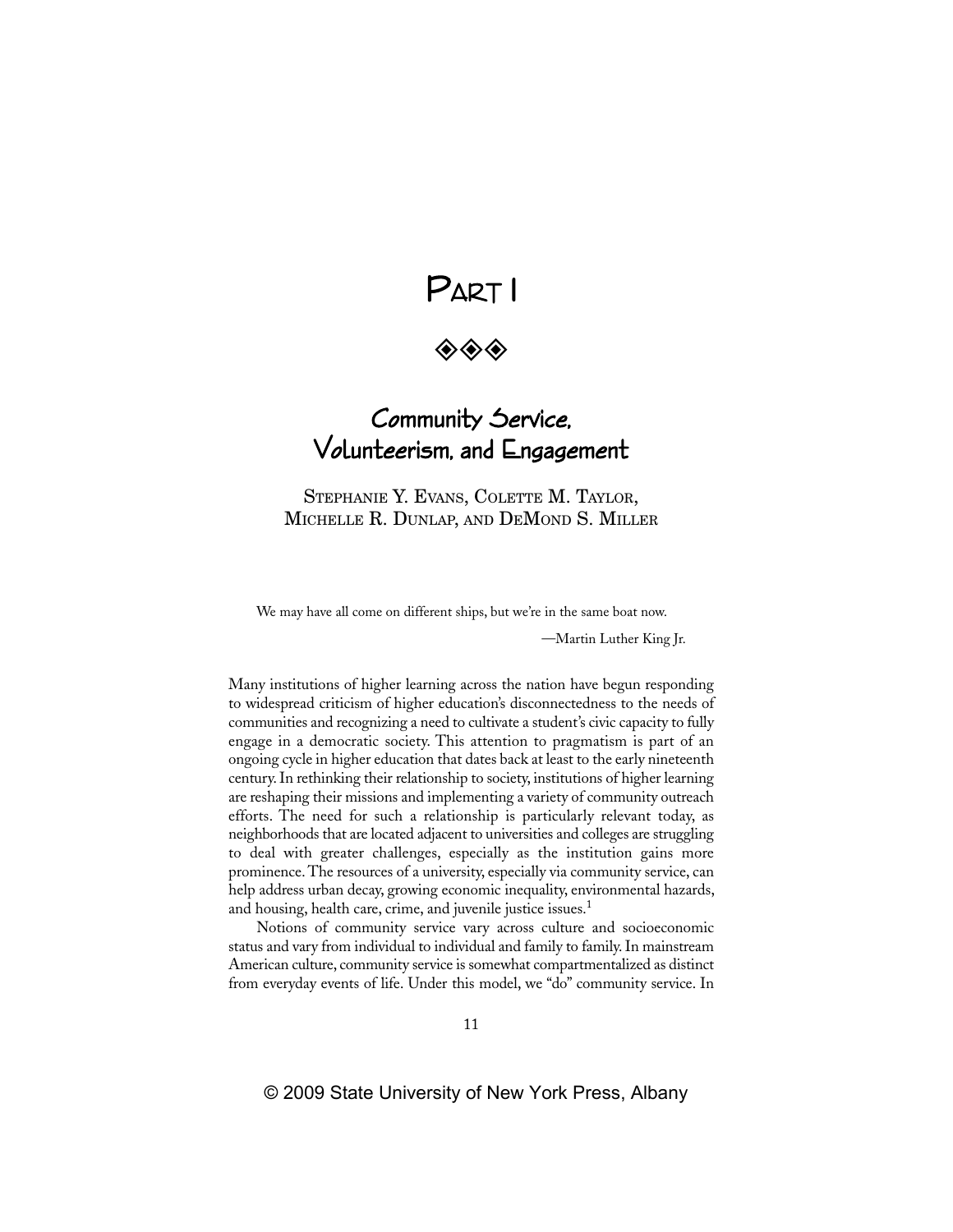many other cultures, this notion of community service is nonexistent, or at least not compartmentalized; it is subsumed within every aspect of individual and communal life. Under this alternate model, we "are" community service. Here, community service may take the form, for example, of ushering at church, rearing extended blood and nonblood kin, looking after neighborhood children before or after school, sitting in shifts at the hospital when friends and neighbors are sick, cooking food to bring to funerals and community events, and organizing the community for participation and activism in the municipal governing processes. To call such activities community service may seem awkward, unfitting, and even strange to those who find service and the giving of their time and energy to others to be a natural part of their cultural or familial legacy and survival. Having said that, we appreciate the value of examining examples of how community service looks or manifests in African American communities and/or when conducted by African Americans, even (or shall we say especially, given the purpose of this book) in more formalized educational contexts.

Experiential Education values individual and collective learning that is gained by lived experience. In "Foundations of Experiential Education," a groundbreaking article published by the National Society for Experiential Education, the practice is described as follows:

. . . captured by the philosopher John Dewey, who argued that "Events are present and operative anyway; what concerns us is their meaning." . . . In its purest forms, Experiential Education is indicative, beginning with "raw" experience that is processed through an intentional learning format and transformed into working, usable knowledge.<sup>2</sup>

We argue that African American scholars—and non-Black scholars who acknowledge the centrality of race—can deepen the understanding of what it means to serve, work, experience, and educate. A racialized understanding of education (with perspectives of gender, class, and cultural identity) can broaden contemporary debates of how public service is defined and practiced.

Unlike some historic Black women educators who have written on community-based service and learning (most notably Anna Cooper and Mary McLeod Bethune), we do not argue that Black scholars in general (or Black women in particular) have a greater capacity or responsibility for social empowerment than does anyone else. However, if we are to improve service and learning, we must look to alternative models and acknowledge each service-learning partner's complex cultural identity.<sup>3</sup>

A theory is an explanation that helps provide a framework for understanding how, why, and under what limits and boundaries a concept, process, or phenomenon occurs. Explanations generated from academic course materials are often valued over explanations offered by local community members simply because the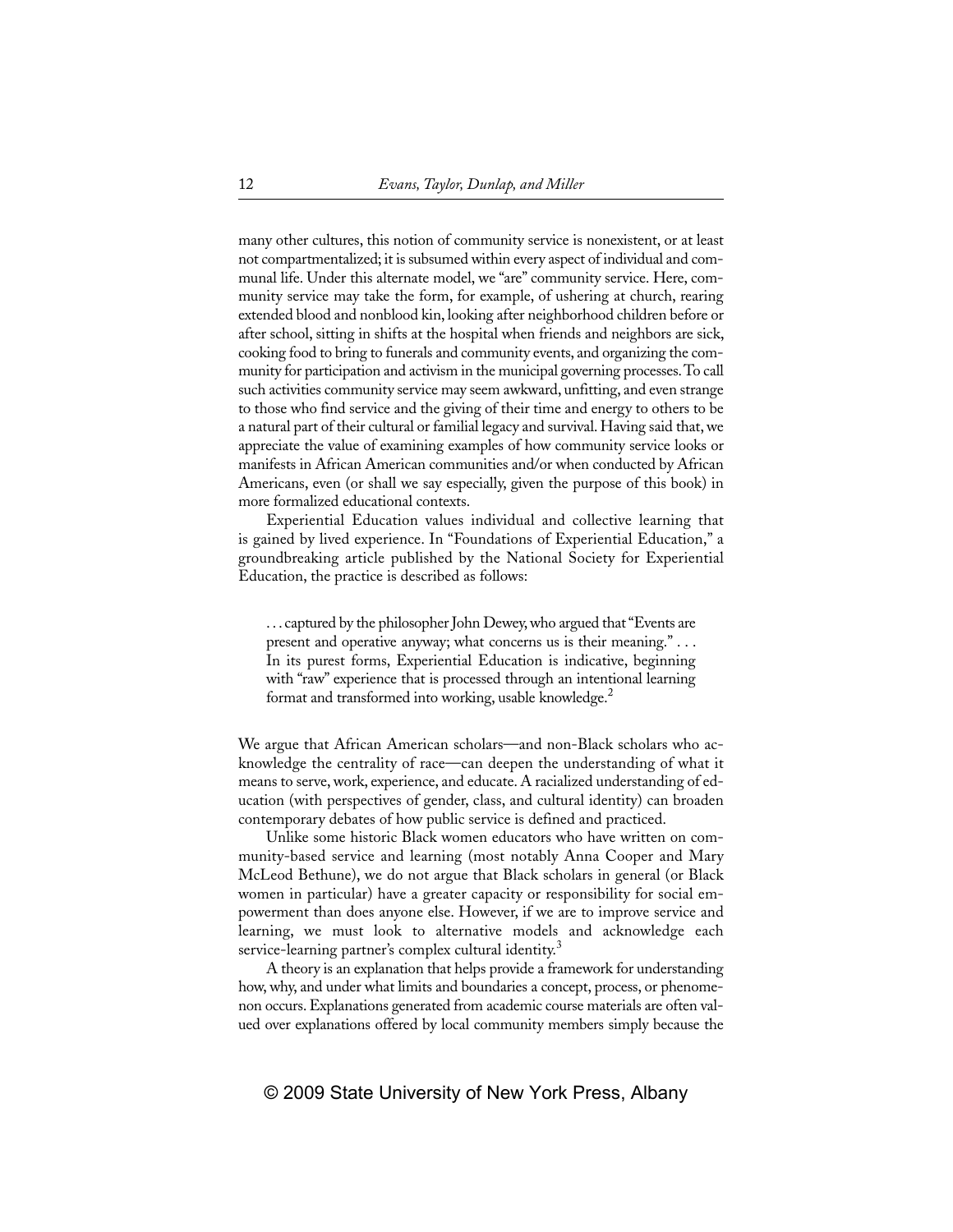power differential dictates one knowledge source (faculty and students) as more credible than another (community agencies and local residents). Although many practitioners engage community partners as vital sources of knowledge, not enough community expertise gets incorporated into community service initiatives.

Reflection and reciprocity are important concepts in the field of servicelearning; they are also useful in thinking about service relationships. Reflection on knowledge produced by "other" educational philosophers is essential in order to transcend ineffective homogeneous approaches to scholarship, teaching, or service. Reciprocity involves integrating values, norms, and expectations from disparate perspectives. Both reflection and reciprocity must allow all partners the creative power to define program or project goals, implementation, and evaluation.

As African Americans in our community life as well as in our life as civic engagement professionals, we use the phrase "giving back to the community" to express efforts at strengthening and sustaining civic life in Black communities. People have always assumed an understanding of what "giving back to the community" meant through the context of their conversations. By challenging the conventional idea of "giving back" or community service, especially as it applies to the needs of communities of color and other marginalized groups, campus partners can realize the opportunity to learn valuable intellectual and moral lessons from those with whom they engage in service. This work does not seek to romanticize the role of community agencies or residents, but rather underscores an asset-based community approach, the collaborative nature of learning, and the interconnectedness of human rights issues.

Part 1 draws on a long tradition of community service, volunteerism, and civic engagement in the African American community to address a variety of social ills. In chapter 1, "The Community Folk Art Center: A University and Community Creative Collaboration," Kheli Willetts discusses a collaboration that works with fourth- and fifth-grade students in developing photography skills. The chapter is an important contribution to this book because it discusses the role of an absence of community input, namely, parents; it also addresses how the project was established to overwhelming benefit to the university rather than the community. Moreover, it discusses the impact of implementing a program in an African American community without addressing the cultural, racial, and ethnic issues that shape the lifeworlds in which the participants live. As a result of reflection on experience, the chapter provides a series of lessons learned and ways to appear an overbearing community, which is imposed to true community collaboration. The author's guiding principles draw from a legacy of the Community Folk Arts Center's ability to be a "listening ear."

Next, in chapter 2, "An African American Health Care Experience: An Academic Medical Center and Its Interdisciplinary Practice," Kendall Campbell reviews the role of different mission components of institutions of higher learning and how those mission components impact the community services for medical care for underserved communities. The chapter's primary focus centers on the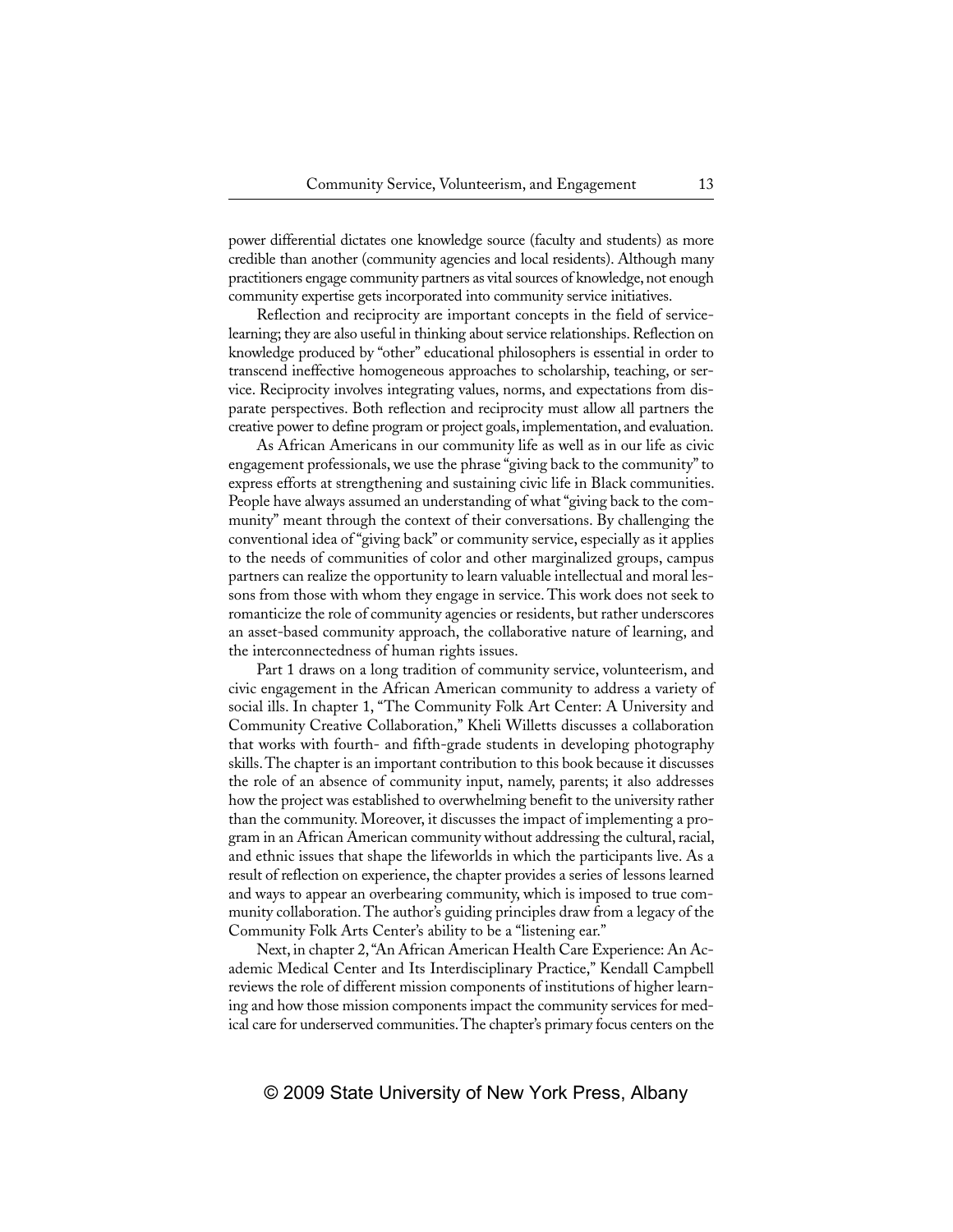need to involve more diversity in medical education and ways to infuse service for underserved communities in the first two years of medical education. Campbell also raises issues of race in medical school faculty populations, which is an essential element in diagnosing community relations.

In chapter 3, "African American College Students and Volunteerism: Attitudes toward Mentoring at a Title I School," Joi Nathan focuses on Title I—the right for all children to have access to a fair, equal, and significant opportunity to obtain a high-quality education and have a chance to achieve on standardized tests. Because the hip-hop generation, as Nathan contends, does not have the experiences of the Civil Rights era, it is the duty of educators to instill the importance of "going back" among African American students by dispelling myths concerning volunteering in low-income neighborhoods through education. Through a mentoring opportunity at Florida State University, students were able to reflect on their ability to make a difference while experiencing the tangible benefits from the children they mentor and were empowered to get engaged in positive activities conducive to future life goals.

Finally, in chapter 4, "Prejudice, Pitfalls, and Promise: Experiences in Community Service in a Historically Black University," Jeff Brooks uses an ethnographic approach to focus on the importance of building relationships in order to prevent individual departments or individual faculty members from repeatedly "reinventing the wheel." Brooks argues that there is also a need for diversity sensitivity among historically black colleges and universities' students who enter the community to help empower the community stakeholders. In essence, there should be no assumption that African American students entering the field are aware of the intricacies of diversity. This ethnographic assessment found little evidence that our students directly experience prejudice and discrimination. The research identifies two major areas of improvement, including training and closer ties with the agencies that give the community a voice as interns enter their communities.

This section addressing community service offers a series of engaging chapters that provide practical suggestions to parishioners, administrators, faculty, and students as they launch and sustain community service, volunteer, and involve themselves in civic engagement projects in African American communities to address a variety of social ills.

Each community in which we work has a unique culture and history; taking time to learn about these variables is essential. For those interested in partnering with disenfranchised populations, work in communities of color that does not build on the rich history of African American scholar-activists will inevitably fall short of the goal of sustained community relations and town/gown transformation. In each case, as Martin Luther King Jr. declared, we are all in the same boat because, in service relationships, "gown" needs as much transformation as "town."